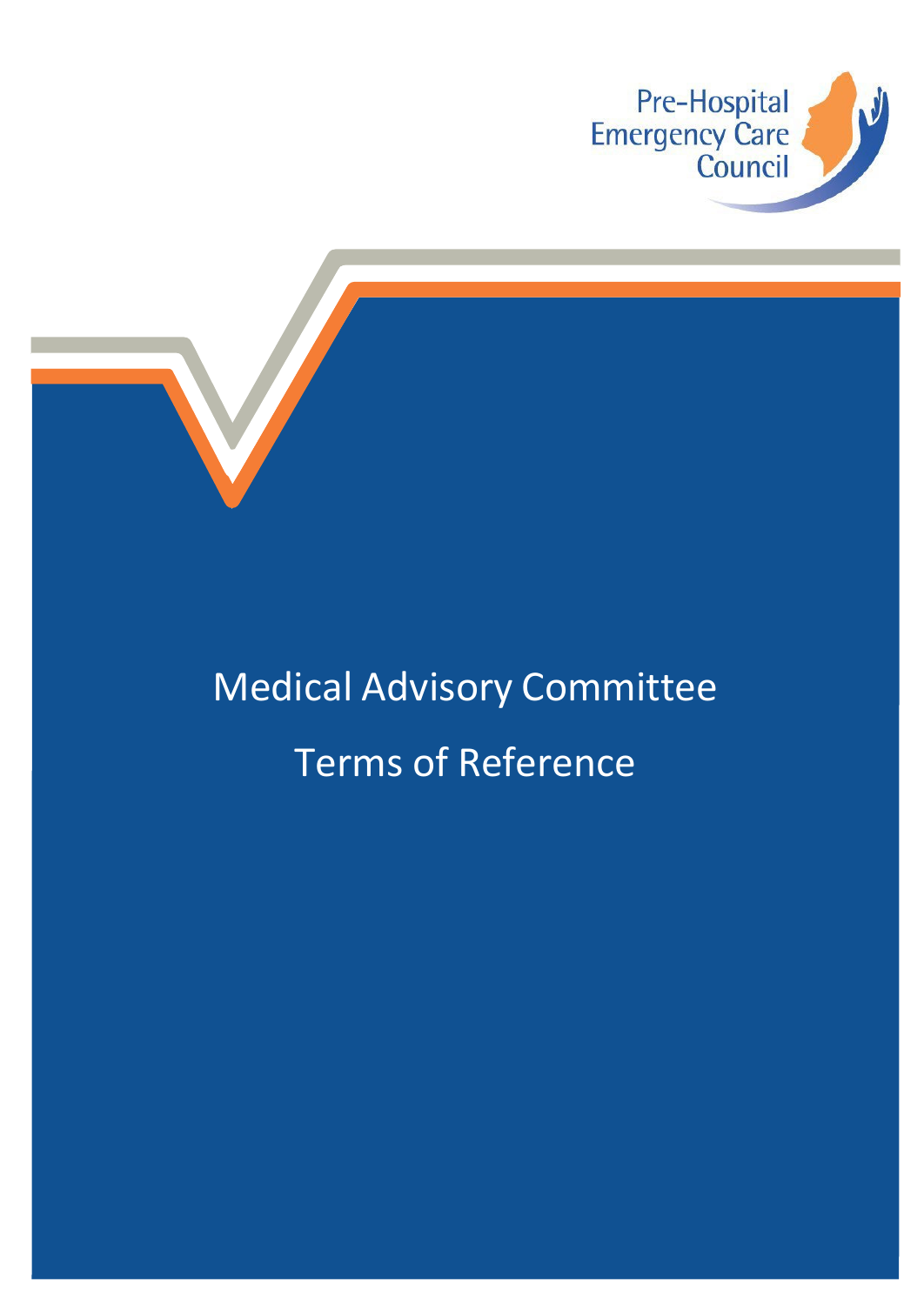## **Mission Statement**

"The Pre-Hospital Emergency Care Council protects the public by independently specifying, reviewing, maintaining and monitoring standards of excellence forthe safe provision of quality pre-hospital emergency care"

©Pre-Hospital Emergency Care Council

Published by: *Pre-Hospital Emergency Care Council April 2022*

2<sup>nd</sup> Floor, Beech House, Millennium Park, Osberstown, Naas, Co Kildare, W91 TK7N, Ireland.

#### T: + 353 (0)45 882042

- F: + 353 (0)45 882089
- E: [info@phecc.ie](mailto:info@phecc.ie)
- W: [www.phecc.ie](http://www.phecc.ie/)

#### **VERSION HISTORY**

**(Please visit the** PHECC [website](http://www.phecit.ie/PHECC/Clinical_resources/Clinical_Standards/PHECC/Clinical_Resources/Clinical_Standards/Clinical_Standards.aspx?Hkey=8a152974-f9b2-4294-b14d-09aa23d6403e) **to confirm current version)**

| <b>TOR012: Medical Advisory Committee Terms of Reference</b> |                   |                     |
|--------------------------------------------------------------|-------------------|---------------------|
| <b>Version</b>                                               | Date              | <b>Details</b>      |
| 1                                                            | <b>March 2013</b> | Approved by Council |
| 2                                                            | <b>July 2014</b>  | Approved by Council |
| 3                                                            | <b>March 2017</b> | Approved by Council |
| 4                                                            | April 2017        | Approved by Council |
| 5                                                            | June 2021         | Approved by Council |
| 6                                                            | August 2021       | Approved by Council |
|                                                              | April 2022        | Approved by Council |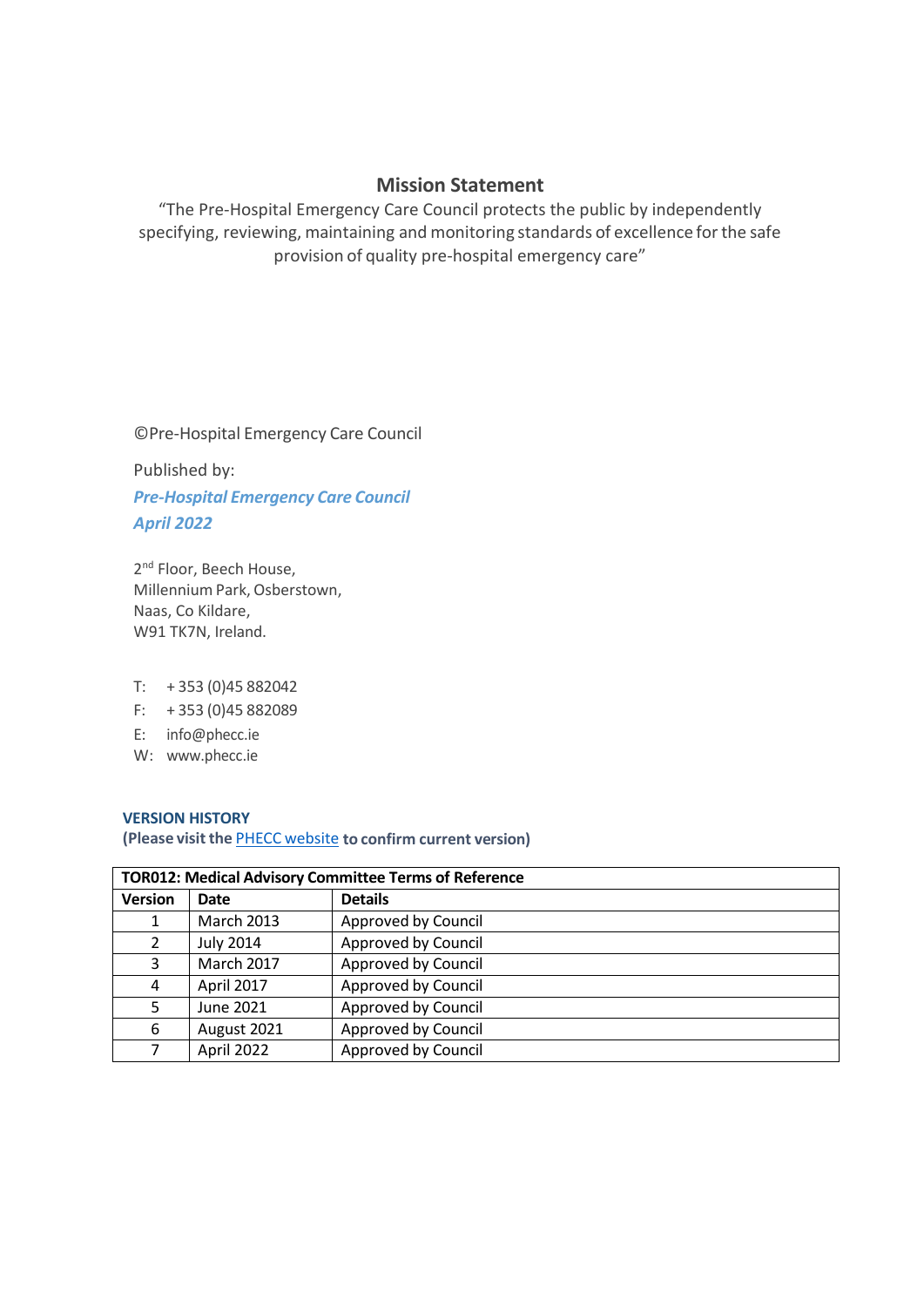# **TERMS OF REFERENCE** FOR THE **MEDICAL ADVISORY COMMITTEE OF PHECC**

## **Introduction:**

The Medical Advisory Committee derives its authority from Council and its statute-based ability to create Committees of Council, viz.

## *SI 109 of 2000, PHECC, Article 22*

- 1. Council may establish committees to assist and advise Council in relation to the performance of its business
- 2. Membership of a committee established by Council may include persons who are not members of Council
- 3. Any committee so appointed shall act subject to such directives as may be given by Council and any expenditure of monies by such committee shall be subject to the approval of Council
- 4. Any committee so appointed may be paid Travel and Subsistence allowances in accordance with such scales as may be from time to time be approved by the Minister

The role and structure of Council Committees is set out in the Council's Code of Governance and Business Practice:

- The Chairperson and members of Council Committees are appointed by the Chairperson of Council
- Terms of Reference for Council Committees are approved by Council
- Council Committees may create sub-committees and/or expert groups subject to Council approval
- Sub-committees and expert groups will report exclusively to the Chair of the parent Committee
- Members of Committees, sub-committees and expert groups are bound by the Council's Code of Governance; the Chairperson of the Committee shall ensure that the Code is available to, understood and complied with by all members, whether external appointees, consultants, advisors or PHECC Executive

## **General/Generic Terms of Reference for Committees of Council:**

These generic Terms of Reference [TOR] will be the same for all Committees of Council and are included in the TORs for each Committee.

Committees will:

1. Advise Council or make recommendations on policies within the Committee's Terms of Reference. Implementation of such policies shall be a matter solely for the Executive of PHECC, in consultation with Council.

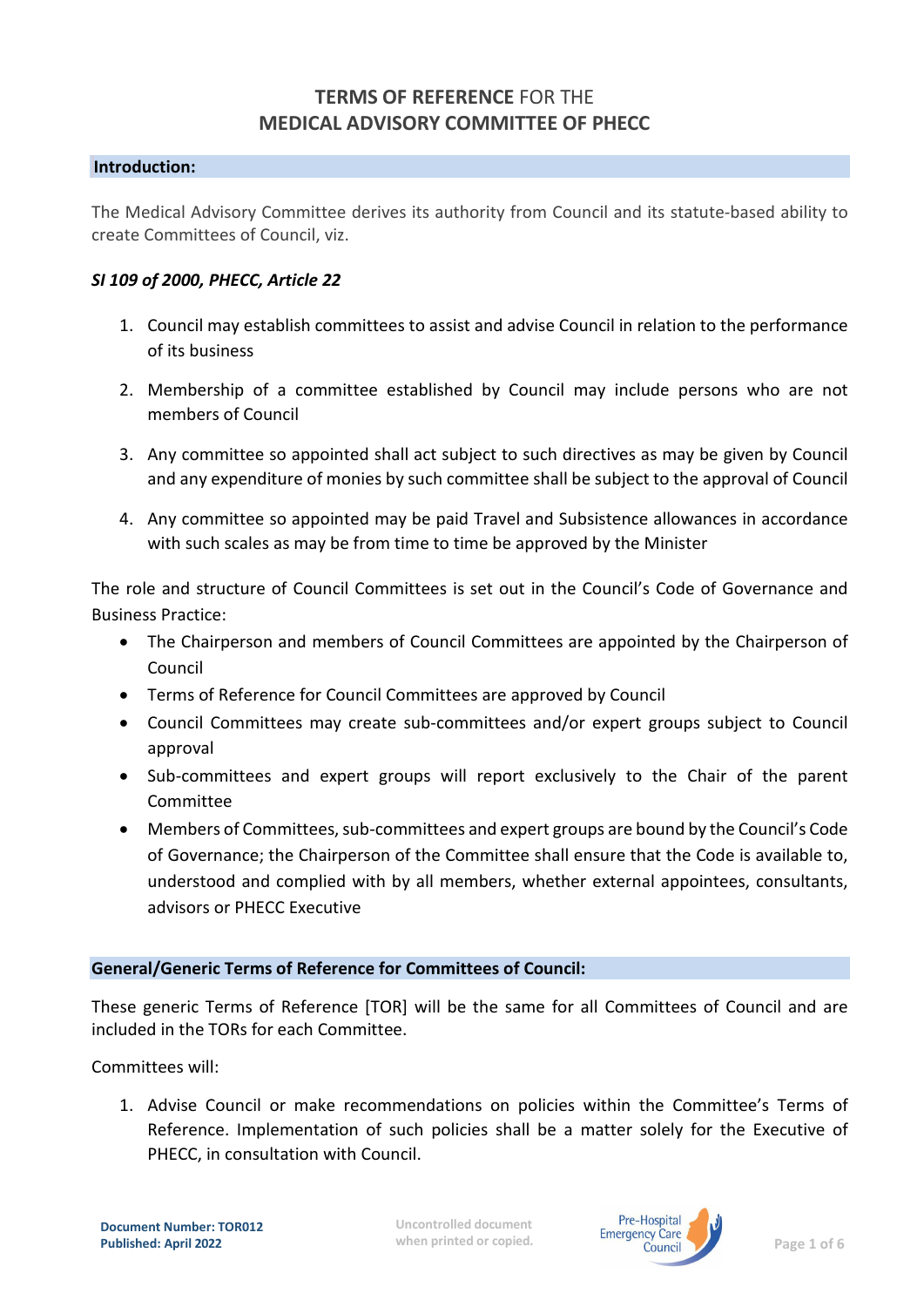2. Give assurances, where required, to Council on matters pertaining to the risks to, and the integrity of, the governance processes in PHECC.

And:

- 3. Chairs of Committees shall be appointed by the Chair of Council.
- 4. Chairs of Committees should normally be members of Council, except in the case of the Finance Risk Audit & Compliance Committee, where the chair is required to be a suitably qualified external person.
- 5. Propose new members to their Committee, and, as appropriate, to any sub-committee or expert group created by the Committee. These will be approved and appointed by the Chairperson of Council, whether from Council itself or externally resourced, mindful of State directives on gender balance and other matters.
- 6. A Sub-committee may be contemplated as a standing sub-committee of the Committee concerned and an expert group may be contemplated to complete a specific time-limited task. A budget for the operation of either a sub-committee or expert group shall be agreed and approved by Council.
- 7. Chairs of Council Committees shall not act as a Chair of a sub-committee or an expert group.
- 8. Chairpersons of sub-committees or expert groups may or may not be members of PHECC Council or the Council Committee concerned, in either case, this Chairperson shall report directly to the Chairperson of the Committee concerned.
- 9. Committees should have a lay representation of at least 30% of their number. For avoidance of doubt, "lay" means persons not regulated by PHECC either in the past or presently.
- 10. The DPER Guidance Annex (Sep 2020) sets out that member gender balance on State Boards should be 40% female, 60% male (or vice-versa).
- 11. No membership substitution shall be allowed in any Committee, sub-committee or expert group.
- 12. Committees should meet not less than once per quarter. Committees should agree with the Chair of Council and the Executive, appropriate levels of Secretarial and other support to the Committee.
- 13. Committee members are expected to observe a 100% attendance record, but in any event, it should not be less than 75%. This is subject to exceptional circumstances.
- 14. The Term of Office for all Committee, sub-committee members (and expert group, if appropriate) shall not exceed four years; members may be appointed for a second term of four years.
- 15. Quorums for meetings should be decided by the Committee based on actual numbers appointed. The quorum should normally be based on 50% of the number of persons on the Committee plus one or nearest whole number.

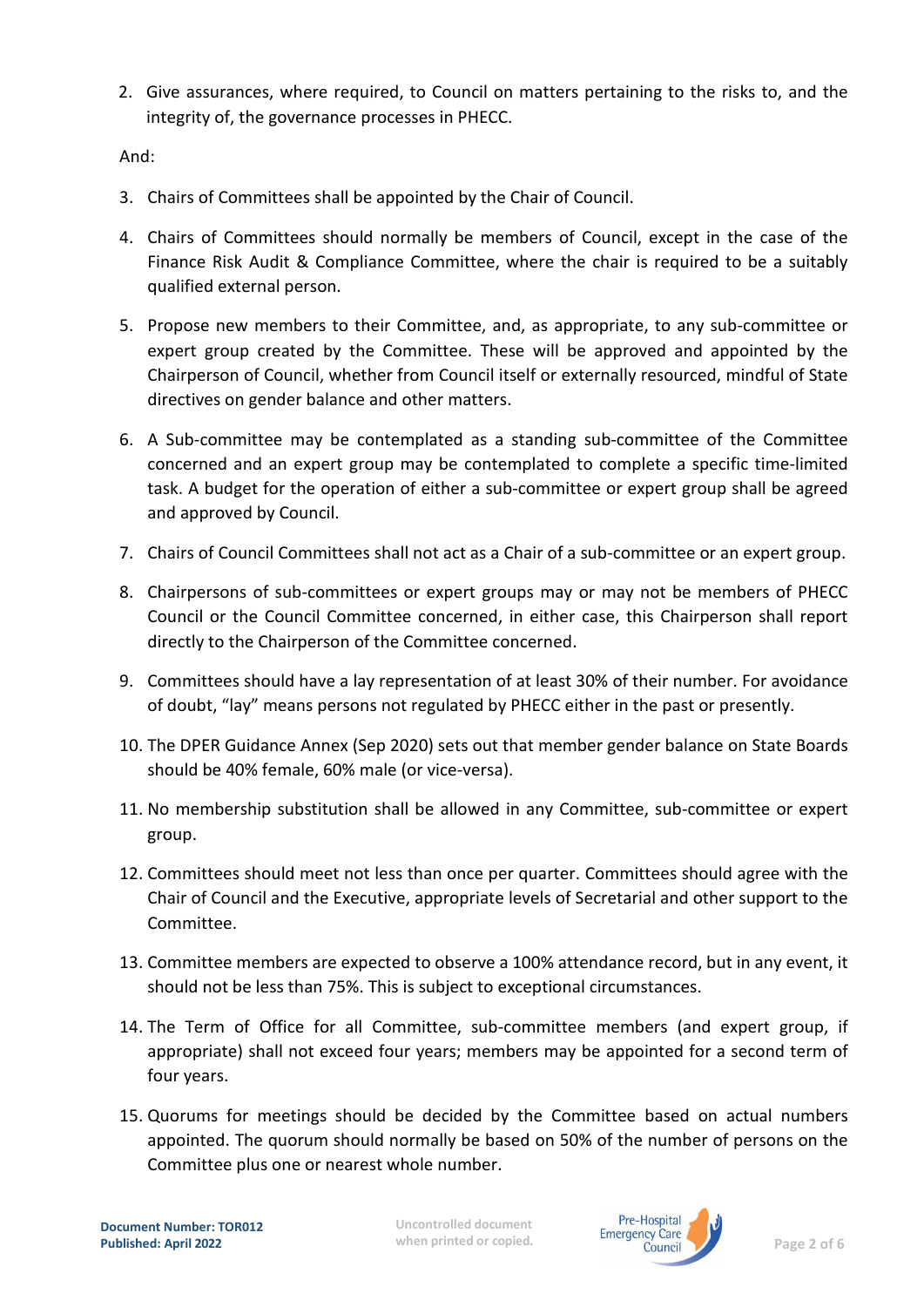- 16. Minutes of Committee proceedings should be laid before Council as quickly as practicable after meetings are held in a format agreed with Council.
- 17. All proceedings of Committees, sub-committees and expert groups, shall be, and remain, confidential.
- 18. Decisions regarding advice or recommendations to Council, made by Committees, shall be either by consensus or majority vote. The Chair will have an additional casting vote in the case of a tied vote. If there is a significant minority dissenting vote, that shall also be recorded and reported to Council.
- 19. Committees shall review their Terms of Reference at least annually and may propose changes to Council, which may approve any such changes. The proposed changes will also be subject to review by the Finance Risk Audit & Compliance Committee.
- 20. Performance of the Committees shall be reviewed each year, with an independent external review every three years. These reviews should take place in the context of the review of the Council's effectiveness.
- 21. The structure and number of Council Committees should also be subject to a Periodic Review as required by the DPER Governance Guidelines (Aug 2016).

## **Specific Terms of Reference for the Medical Advisory Committee:**

**SI 575 of 2004, PHECC,** also sets out in **Article 5,** 

*(i) by the substitution for sub-article (o) of the following sub-article: —* 

*"(o) prepare clinical practice guidelines for pre-hospital emergency care and make such guidelines available to pre-hospital emergency care service providers and such other persons as it may consider appropriate."*

Having regard to the above, the Medical Advisory Committee shall undertake to

- 1. Consider and advise Council on clinical matters in order to promote the highest standards of professional practice.
- 2. Provide advice, guidance and/or endorsement to other Council committees as requested, as well as external partners in healthcare with regards to pre-hospital: clinical care standards; patient safety; quality improvement; audit and Key Performance Indicators.
- 3. Medical Advisory Committee members shall exercise due diligence when providing advice and to consult with appropriate experts when necessary.
- 4. Promote, via Council, wider health system integration and development of pre-hospital emergency care in Ireland.
- 5. Recommend to Council internationally benchmarked evidenced based clinical practice guidelines (CPGs). In the absence of published evidence, the committee will use expert

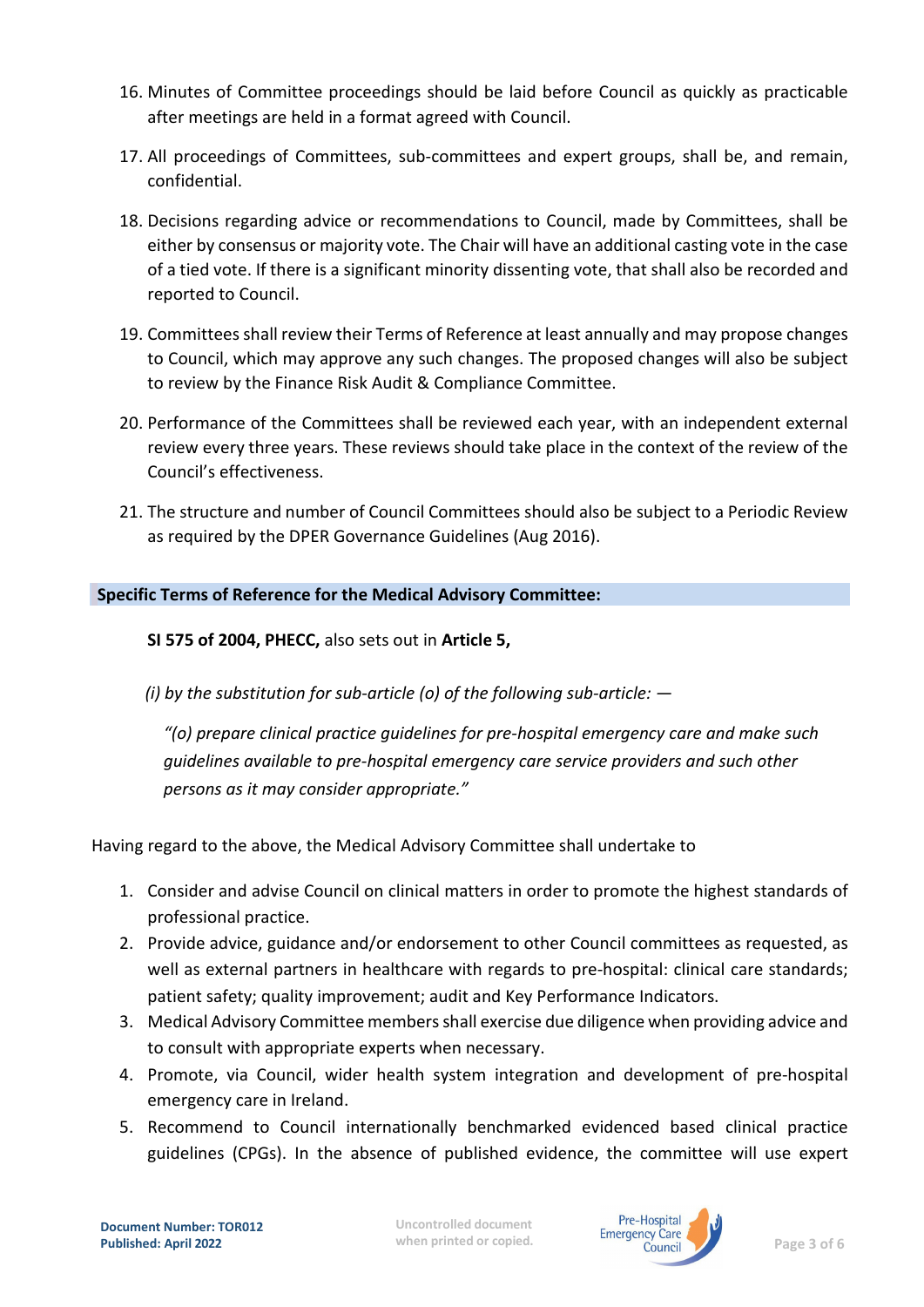advice/consensus groups to develop the CPGs. In addition to promote review, research, and audit to ensure currency of such guidelines.

- 6. Undertake such other appropriate tasks and functions as may from time to time, be assigned to the Committee by the Council.
- 7. The Chair of MAC shall advise the Chair of Council and the Director on clinical matters.
- 8. Consider and advise Council on priority dispatch matters.
- 9. Provide advice to Council on response time Key Performance Indicators.
- 10. Membership of the Medical Advisory Committee is approved to reflect its role as an expert committee and that where the membership is generic as in representing a position or an organisation, that Council need not individually approve membership changes.

10.1 One registered medical practitioner member of Council as Chair

10.2 Member of Council as vice-chair

10.3 Up to two representatives from Council, one being a PHECC registered practitioner and one being a registered medical practitioner

10.4 The Medical Director or Deputy Medical Director of each statutory ambulance service 10.5 Up to four PHECC registered practitioners to represent the statutory ambulance services, voluntary organisations (JVOC) and other CPG approved organisations.

10.6 One consultant in Emergency Medicine nominated by the Irish Association for Emergency Medicine

10.7 One consultant in Paediatric Emergency Medicine nominated by the Irish Association for Emergency Medicine

10.8 One registered medical practitioner with pre-hospital emergency care experience nominated by the Irish Society for Prehospital Emergency Medicine

10.9 One General Practitioner nominated by the Irish College of General Practitioners where not otherwise represented

10.10 One Geriatrician nominated by the Irish Geriatrics Society

10.11 Up to three nominees, on recommendation of Chair of MAC following an expression of interest process

Recognising the need to maintain an effective committee size, where a membership position is otherwise represented, that position may not be filled, taking into account the appropriate balance of MAC membership.

With regard to promoting diversity, where appropriate, more than one nominee for a MAC membership position may be sought. Nominations will be selected at the discretion of Chair of MAC taking into account the appropriate balance of MAC membership.

## **MAC sub-committees**

- 1. MAC shall establish sub-committees to consider specific areas of importance, perform research and develop guidelines or other advisory documentation (such as reports) for MAC.
- 2. Sub-committees may be standing committees or formed for a defined period.
- 3. Each sub-committee will have agreed membership and terms of reference, approved by MAC and Council.

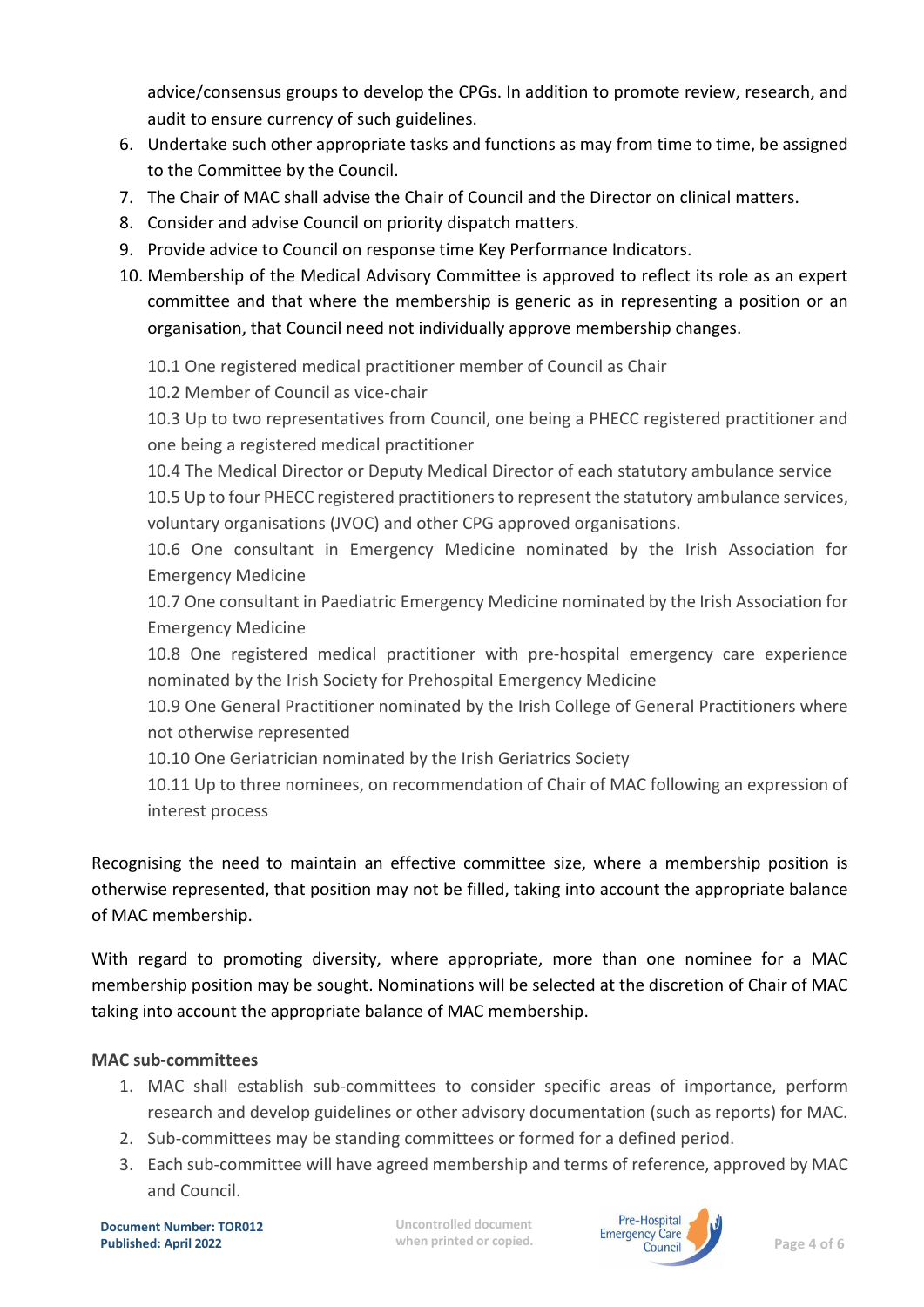- 4. Each sub-committee shall have a Chair who will report to the Chair of MAC
- 5. Each sub-committee may consist of other MAC members as required or additional persons with specific expertise. It is envisaged that relevant sub-committees will include membership from related National Clinical Programmes.
- 6. Meeting frequency will vary according to workload demand and will be agreed between the Chair of MAC, the Clinical Programme Manager, and the Chair of the sub-committee.
- 7. A summary report on the activities and recommendations of the sub-committee will be provided to MAC at its scheduled meetings by the Clinical Programme Manager and/or Chair of the relevant sub-committee.

## **Sub-committees and subject matter**

- 1. The Priority Dispatch Committee has become a sub-committee of MAC and the Chair will report to MAC. Membership will consist of appropriate stakeholders and expertise in priority dispatch systems.
- 2. Sub-committees may be established to provide expert opinion on the following (nonexclusive) areas:
	- 1. Cardiac
	- 2. Respiratory
	- 3. Trauma
	- 4. Paediatrics
	- 5. Obstetrics & Gynaecology
	- 6. Mental Health
	- 7. Sepsis
	- 8. Neurological
	- 9. Clinical Care at Events
	- 10. Critical Care Paramedic
	- 11. Community Paramedic (including Treat & Refer)
	- 12. Responder

Meeting schedules will be determined by the sub-committee chair in consultation with MAC chair to fit with MAC priorities.

## **Frequency of meetings**

The Committee shall hold at least six meetings in every year and may hold such other meetings as may be necessary for the performance of its duties. Attendance at each meeting is expected but no less than 75% is acceptable. Members who consistently do not meet the attendance requirement may be replaced.

## **Agenda**

The agenda will be circulated to Committee members not less than 5 days in advance of the meeting, following agreement with the Chairperson.

## **Governance and Accountability**

The Chair and Vice-Chair shall be members of Council. The Chair shall have an independent vote, while also having a casting vote in the event of the votes on any matter otherwise being equal.

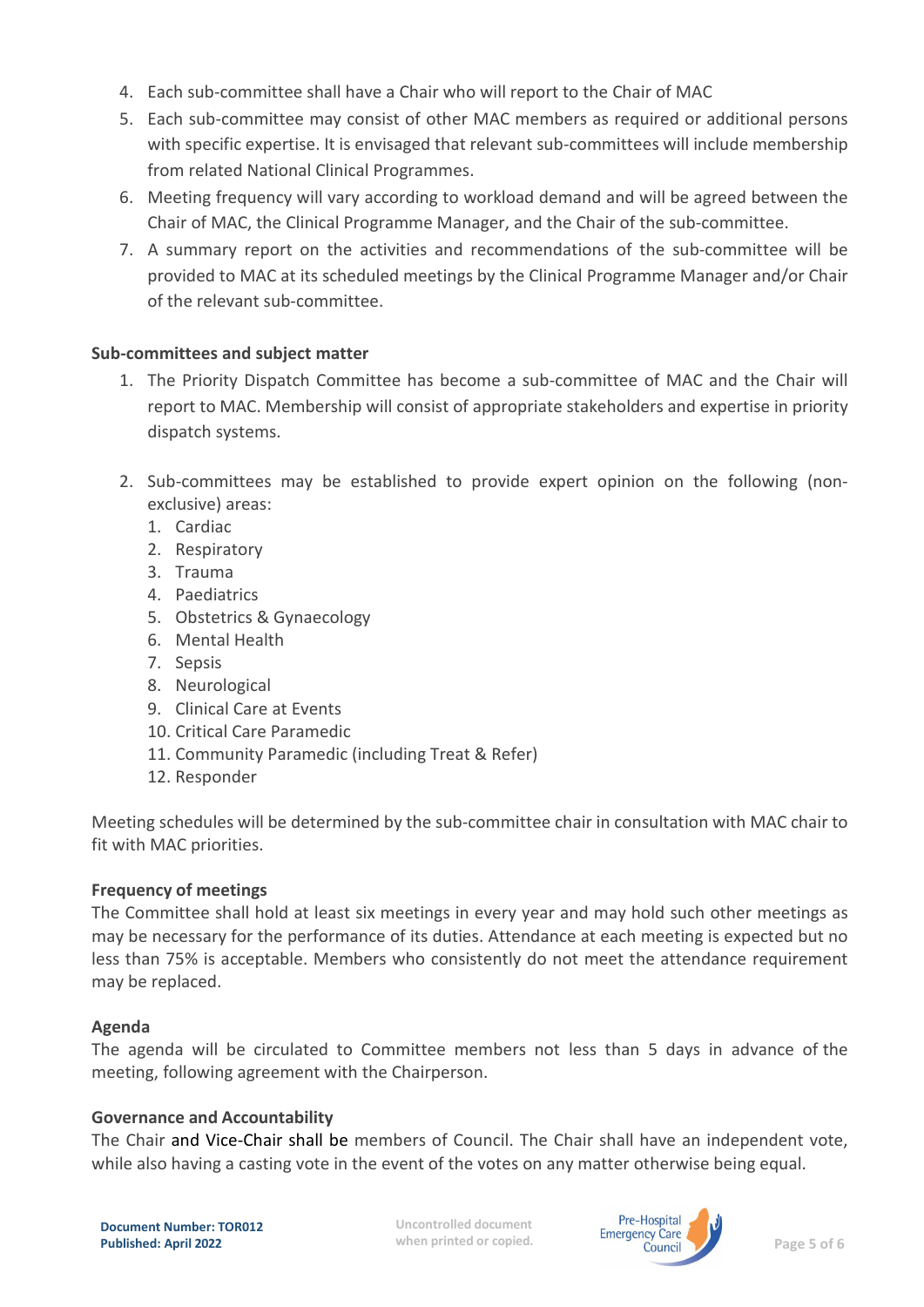The quorum for Committee meetings will be 50% + 1 members. This will include those attending by video or teleconferencing.

While it is preferable that decisions/recommendations would be agreed by consensus. If this cannot be the case, decisions/recommendations will be made by straight majority vote.

The terms of reference will initially be reviewed by the Committee at the end of the first year and thereafter at the end of Council's term of office. Recommendations to modify the terms of reference will require approval of Council.

## **Attendance**

Members of Council may attend committee meetings but are not members of the committee and do not have a vote. No substitute members will be allowed. Other people, from time to time, as agreed by the Committee chairperson may be invited to attend a specific meeting.

## **Remuneration**

No direct remuneration will be paid to Committee members. Expenses will be paid in accordance with public service travel and subsistence policy. Expense forms must be submitted as per Council policy for expense payments.

## **Confidentiality**

Committee members will ensure that they maintain the confidentiality of all information pertaining to Medical Advisory Committee, sub-committees and Council activities.

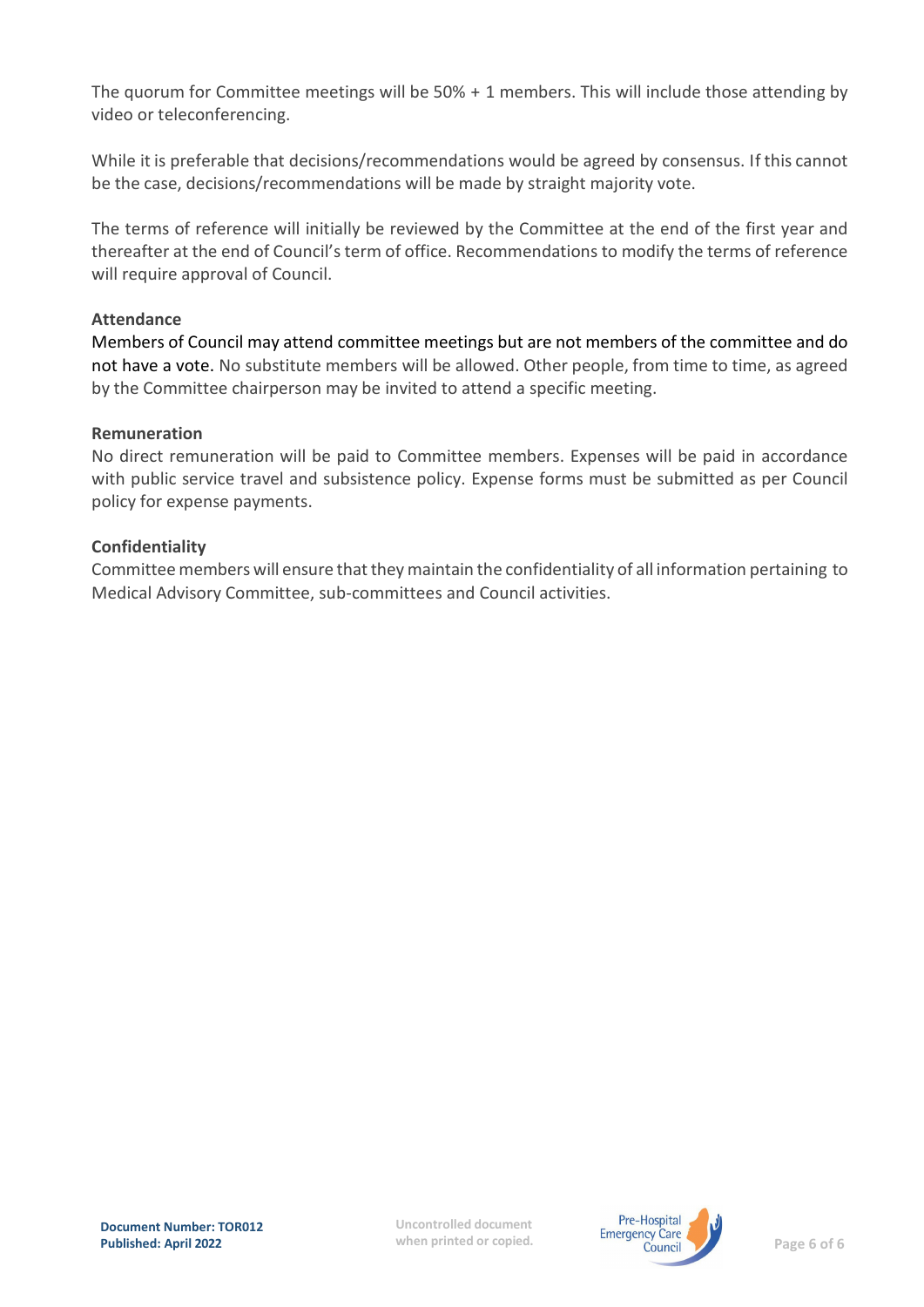